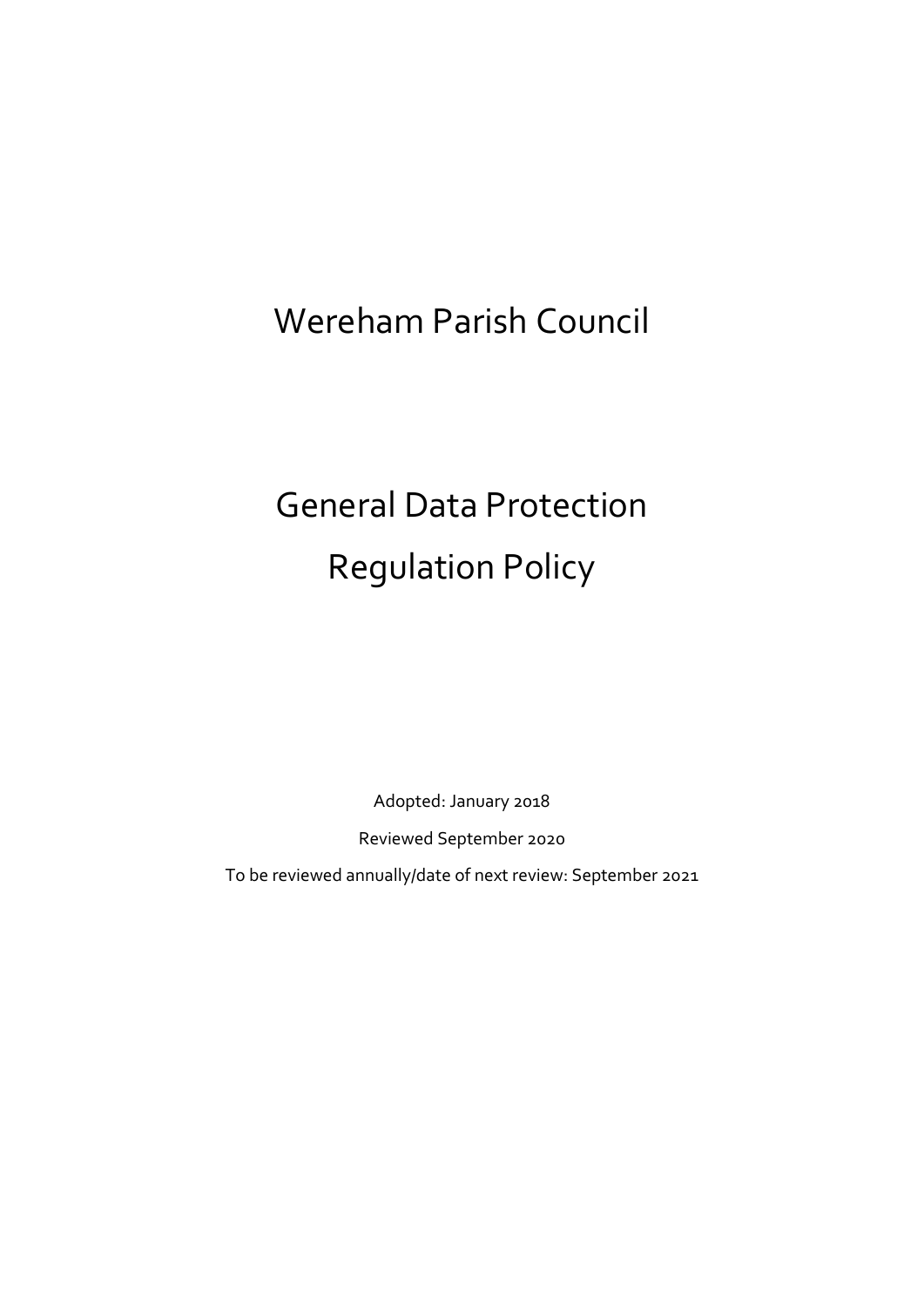#### **Purpose of the policy and background to the General Data Protection Regulation**

This policy explains to councillors, staff and the public about GDPR. Personal data must be processed lawfully, fairly and transparently; collected for specified, explicit and legitimate purposes; be adequate, relevant and limited to what is necessary for processing; be accurate and kept up to date; be kept only for as long as is necessary for processing and be processed in a manner that ensures its security. This policy updates any previous data protection policy and procedures to include the additional requirements of GDPR which apply in the UK from May 2018. The Government have confirmed that despite the UK leaving the EU, GDPR will still be a legal requirement. This policy explains the duties and responsibilities of the council and it identifies the means by which the council will meet its obligations.

## **Identifying the roles and minimising risk**

GDPR requires that everyone within the council must understand the implications of GDPR and that roles and duties must be assigned. The Council is the data controller and the clerk is the Data Protection Officer (DPO). (Clerks are data processors) It is the DPO's duty to undertake an information audit and to manage the information collected by the council, the issuing of privacy statements, dealing with requests and complaints raised and also the safe disposal of information. This will be included in the Job Description of the clerk.

Appointing the Clerk as the DPO must avoid a conflict of interests, in that the DPO should not determine the purposes or manner of processing personal data.

GDPR requires continued care by everyone within the council, councillors and staff, in the sharing of information about individuals, whether as a hard copy or electronically. A breach of the regulations could result in the council facing a fine from the Information Commissioner's Office (ICO) for the breach itself and also to compensate the individual(s) who could be adversely affected. Therefore, the handling of information is seen as high / medium risk to the council (both financially and reputationally) and one which must be included in the Risk Management Policy of the council. Such risk can be minimised by undertaking an information audit, issuing privacy statements, maintaining privacy impact assessments (an audit of potential data protection risks with new projects), minimising who holds data protected information and the council undertaking training in data protection awareness.

# **Data breaches**

One of the duties assigned to the DPO is the investigation of any breaches. Personal data breaches should be reported to the DPO for investigation. The DPO will conduct this with the support of the Wereham Parish Council. Investigations must be undertaken within one month of the report of a breach. Procedures are in place to detect, report and investigate a personal data breach. The ICO will be advised of a breach (within 3 days) where it is likely to result in a risk to the rights and freedoms of individuals – if, for example, it could result in discrimination, damage to reputation, financial loss, loss of confidentiality, or any other significant economic or social disadvantage. Where a breach is likely to result in a high risk to the rights and freedoms of individuals, the DPO will also have to notify those concerned directly.

It is unacceptable for non-authorised users to access IT using employees' log-in passwords or to use equipment while logged on. It is unacceptable for employees, volunteers and members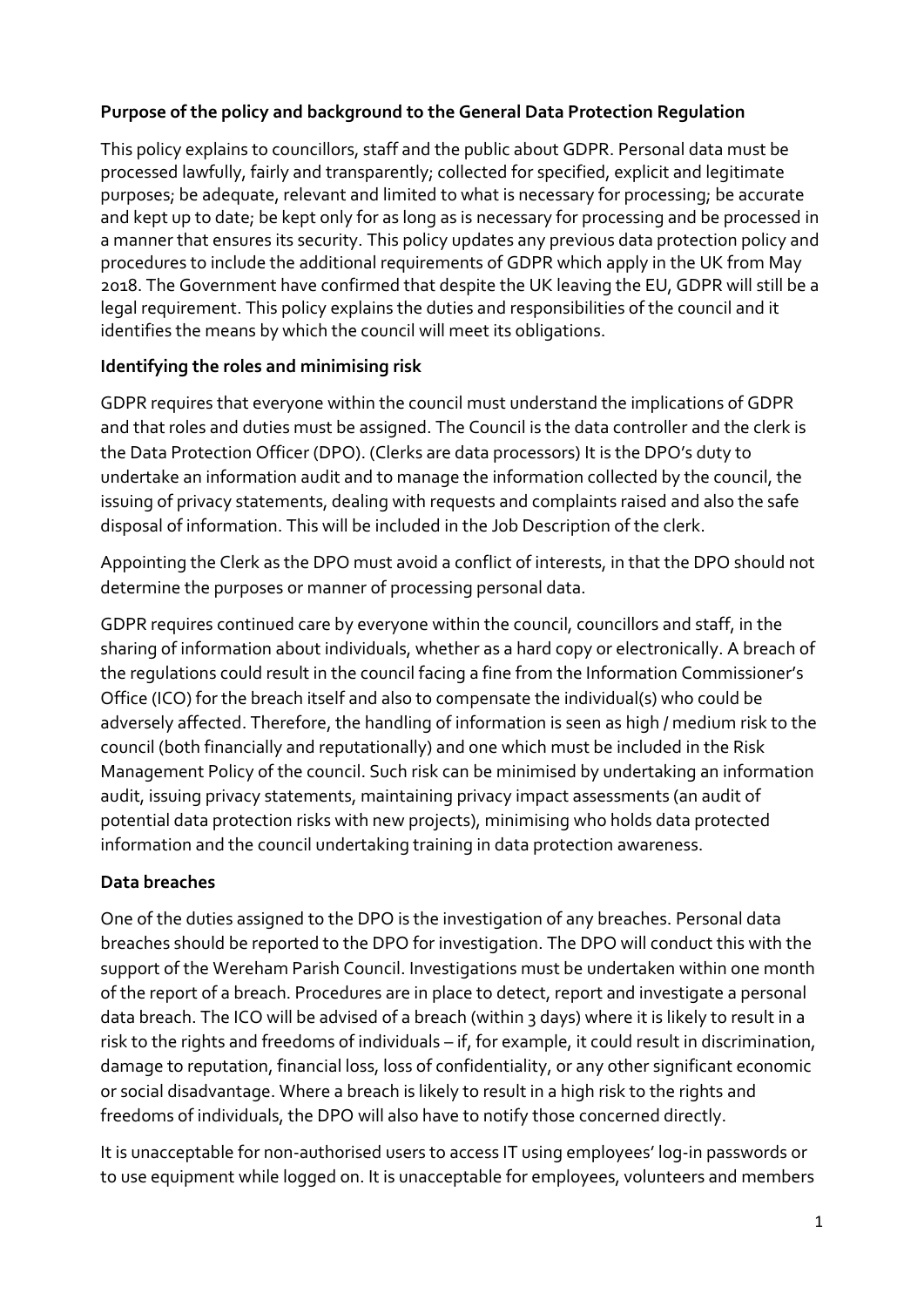to use IT in any way that may cause problems for the Council, for example the discussion of internal council matters on social media sites could result in reputational damage for the Council and to individuals.

# **Privacy Notices**

Being transparent and providing accessible information to individuals about how the Council uses personal data is a key element of the Data Protection Act 1998 (DPA) and the EU General Data Protection Regulation (GDPR). The most common way to provide this information is in a privacy notice. This is a notice to inform individuals about what a council does with their personal information. A privacy notice will contain the name and contact details of the data controller and Data Protection Officer, the purpose for which the information is to be used and the length of time for its use. It should be written clearly and should advise the individual that they can, at any time, withdraw their agreement for the use of this information. Issuing of a privacy notice must be detailed on the Information Audit kept by the council. The council will adopt a privacy notice to use, although some changes could be needed depending on the situation, for example where children are involved. All privacy notices must be verifiable.

## **Information Audit**

The DPO must undertake an information audit which details the personal data held, where it came from, the purpose for holding that information and with whom the council will share that information. This will include information held electronically or as a hard copy. Information held could change from year to year with different activities, and so the information audit will be reviewed at least annually or when the council undertakes a new activity. The information audit review should be conducted ahead of the review of this policy and the reviews should be minuted.

#### **Individuals' Rights**

GDPR gives individuals rights with some enhancements to those rights already in place:

- the right to be informed
- the right of access
- the right to rectification
- the right to erasure
- the right to restrict processing
- right to data portability
- the right to object
- the right not to be subject to automated decision-making including profiling.

The two enhancements of GDPR are that individuals now have a right to have their personal data erased (sometime known as the 'right to be forgotten') where their personal data is no longer necessary in relation to the purpose for which it was originally collected and data portability must be done free of charge. Data portability refers to the ability to move, copy or transfer data easily between different computers.

If a request is received to delete information, then the DPO must respond to this request within a month. The DPO has the delegated authority from the Council to delete information.